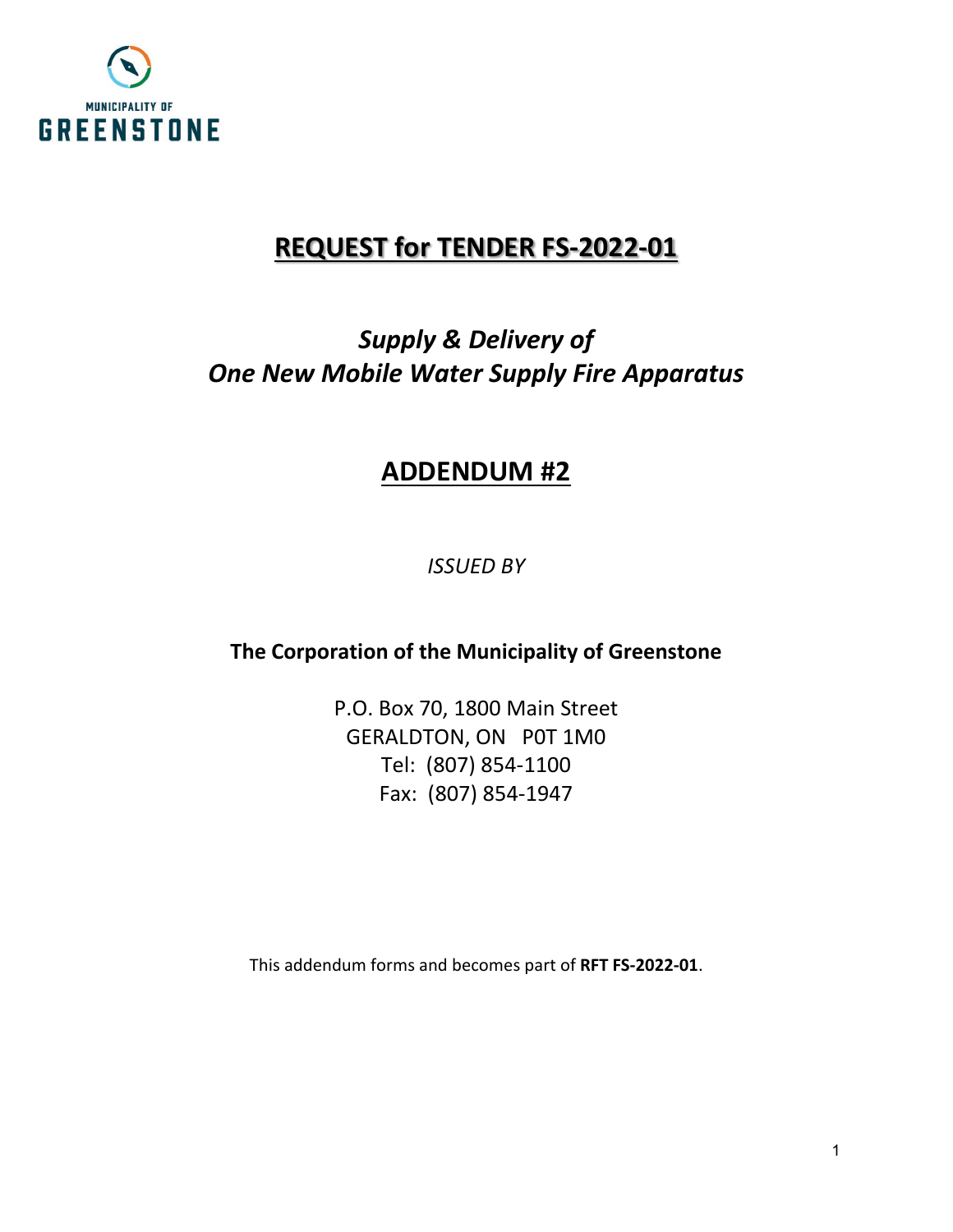

 **ADDENDUM #2**

# **REQUEST FOR TENDER FOR SUPPLY AND DELIVERY OF ONE NEW MOBILE WATER SUPPLY FIRE APPARATUS MUNICIPALITY OF GREENSTONE**

PAGES 4 IN TOTAL

June 16, 2022

Questions and Answers 5 of 5 as posed:

Question #1

Due to the current economic climate we are unable to hold pricing for more than 30 days. Will this be acceptable?

#### Answer #1

In accordance with the Municipality's Procurement By-law, the award of this tender requires the approval of the Municipal Council before a Purchase Agreement may be executed.

The Municipality requires that pricing be valid for a minimum of 45 days, in order to accommodate the potential administrative timeline that would exist from the tender opening date (June 30 as per Addendum #1) to the day following the Regular Meeting of Council of August 8, 2022 after which time the contract award may be finalized.

While we anticipate the contract award on July 11, we cannot guarantee this.

By submitting a tender bid, Suppliers agree to the Municipality's requirement for a 45-day bid validity period beginning on the tender closing date of June 30, 2022.

#### Question #2

We are a Manitoba company and comply with the Accessibility for Manitobans Act. Will this be acceptable in lieu of the AODA?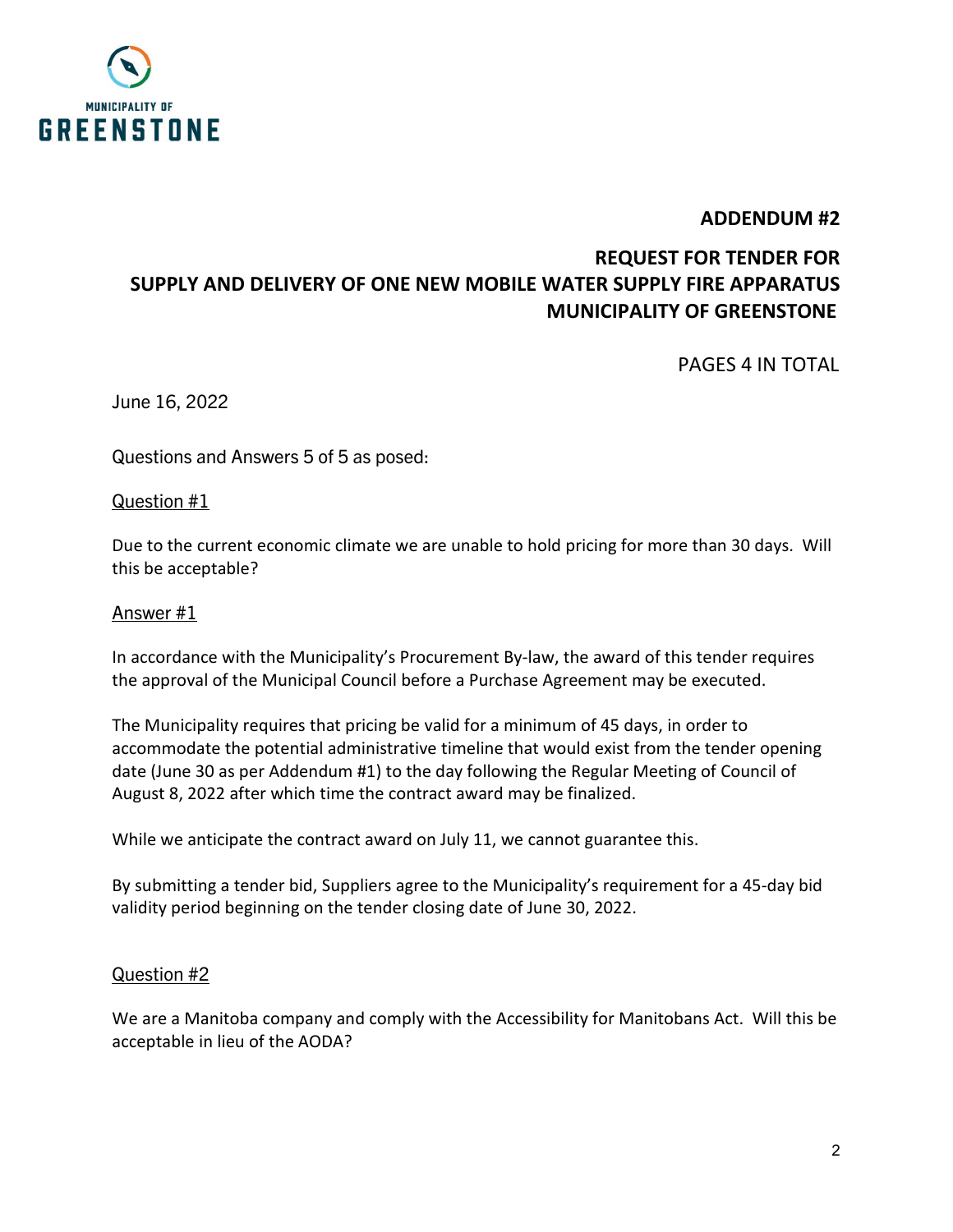

## Answer #2

With respect to the delivery of goods and training, compliance with the AODA is applicable. Access to online training is available via the municipal website: <https://www.greenstone.ca/en/our-government/bid-opportunities.aspx>

## Question #3

Due to the current economic climate and the potential for additional costs due to vendor surcharges after the award of an apparatus, we are unable as a company to provide price protection on major components such as chassis, pumps, water tanks and most other major components. This may result in increased costs to the customer. We will do everything possible to limit this possibility and will notify the customer of any major component surcharges as soon as they are known. We will provide, in writing, notice of additional surcharges received after the order has been placed and the vendor documentation of these surcharges. Will this be acceptable?

## Answer #3

As per question #1 above, Suppliers agree to the Municipality's requirement for a 45-day bid validity period beginning on the tender closing date of June 30, 2022. Upon execution of the contract the stipulated price as contained in the tender must be upheld. The Municipality will not be liable for surcharges after the award.

#### Question #4

With respect to the tender specifications:

- 1. The only discharges requested are two 1.5" cross lays and one 3" standpipe for the monitor. What additional plumbing is desired? At a minimum (4) 2.5" discharges will be needed to meet the pump rating. Do you require any auxiliary suction inlets?
- 2. There is a request for storage for up to 4 suction hose and a request for 2 suction hose. Do you require four suction pockets through the tank or two?
- 3. There is a request for ground ladders on page 48 but not for storage. Do you require ladder storage?